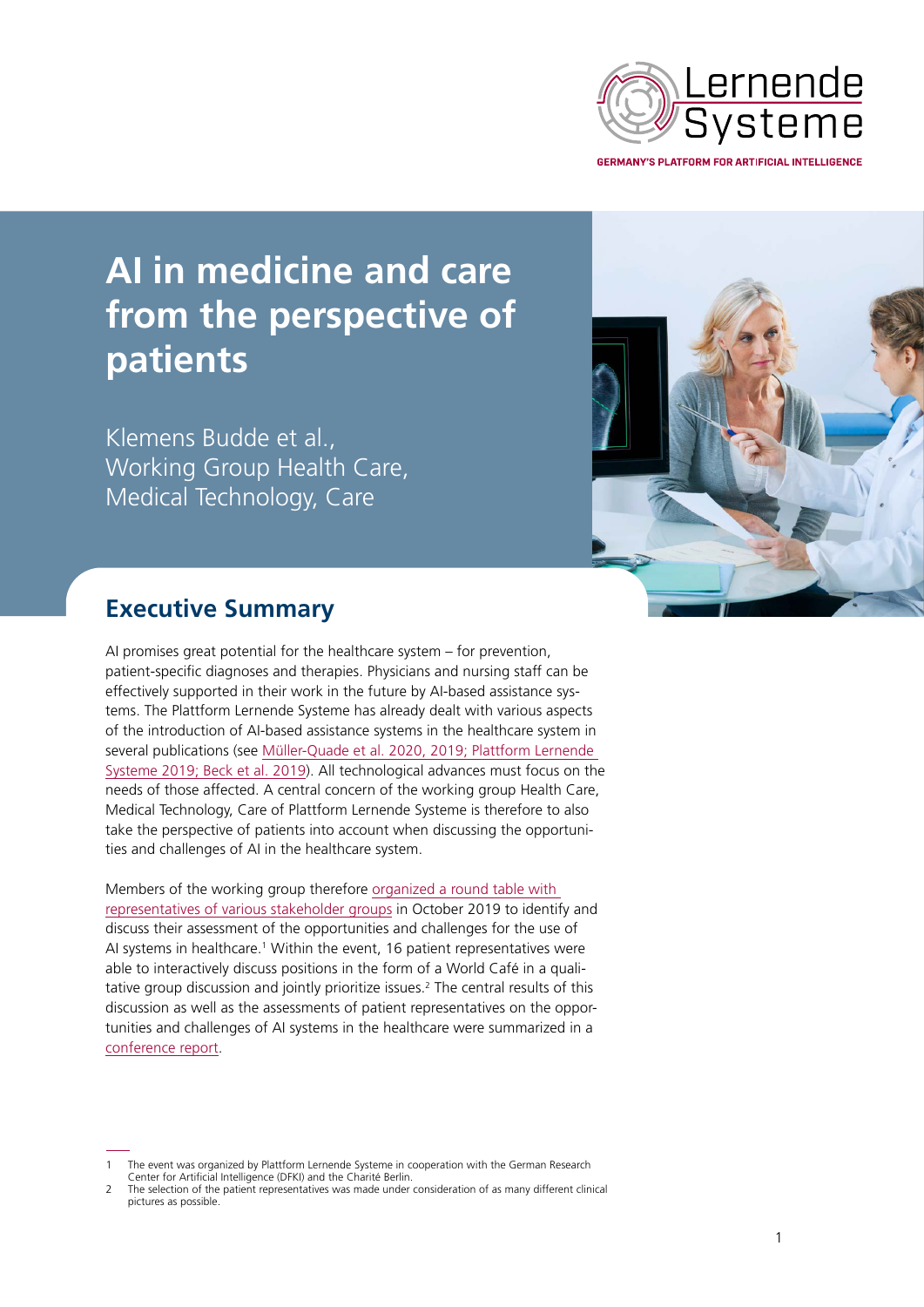The qualitative survey of patient representatives shows that the perception of potential opportunities for AI in the healthcare system outweighs the assessment of risks: The majority of the patient representatives participating hope that AI systems will help them to provide more personalized treatment, networked treatment with cross-sector processes and more comprehensive and faster diagnosis. Of particular importance is also the access by patients to their electronic patient files. The health data from regular care stored on them is considered a valuable source of data to ensure the sensible and high-quality use of AI-based assistance systems in medical and nursing care. New possibilities for participation and inclusion in the treatment process are also considered promising.

The representatives of the various associations see the greatest threat in the use of AI systems in the healthcare sector in the lack of data security and in the subsequent problems of data misuse and cybercrime. They want stable IT security to prevent this and sanction options to be able to take action against data misuse.

Health data are elementary for developing and utilizing AI-supported assistance systems. Prudent data protection is therefore a prerequisite for patient representatives to strengthen AI-supported care and protect the data donors. In this context, the patient representatives also consider informational self-determination and specifications for data storage to be important (e.g. confidentiality, availability, legal validity, access rights). Otherwise, it is feared that data may be collected without consent or that the right to forget is no longer guaranteed. In addition, a contact point for legal assistance should be created so that those affected can assert their rights in a self-determined manner. It is also feared that human interactions will be restricted and that AI-based medical devices will be developed without patient participation. In this context, they endorse greater participation of affected persons in research, development and application of AI technologies in the health care system and legal assistance and educational opportunities on issues of data protection and the management of health data.

The fear of incorrect or discriminatory therapy decisions by medical or nursing staff based on AI technologies was also mentioned by patient representatives as a major challenge. Above all, they fear that wrong decisions or decisions that are disadvantageous for those affected will be made, either through incorrect interpretation of the IT results or through poor quality of the data sets or algorithms, for example due to insufficient traceability of the algorithm decision or training with irrelevant data points. This requires a critical analysis of the data sets in terms of purpose, quality and size, but lacks generally accepted metrics and standards.

Along the analysis of the fictitious application scenario [With Artificial Intelli](https://www.plattform-lernende-systeme.de/application-scenarios.html?file=files/Downloads/Publikationen_EN/Twopager_Onkologie_engl_0805.pdf)[gence against Cancer](https://www.plattform-lernende-systeme.de/application-scenarios.html?file=files/Downloads/Publikationen_EN/Twopager_Onkologie_engl_0805.pdf), patient representative Barbara [Baysal commented on the](https://www.plattform-lernende-systeme.de/files/Downloads/Anwendungsszenarien/KI_gegen_Krebs_Patientenvertretungen.pdf) [opportunities and challenges of AI in cancer prevention](https://www.plattform-lernende-systeme.de/files/Downloads/Anwendungsszenarien/KI_gegen_Krebs_Patientenvertretungen.pdf), diagnosis and therapy. Here, too, the focus is on the transparency of decisions made by AI systems in medicine and the self-determination of patients.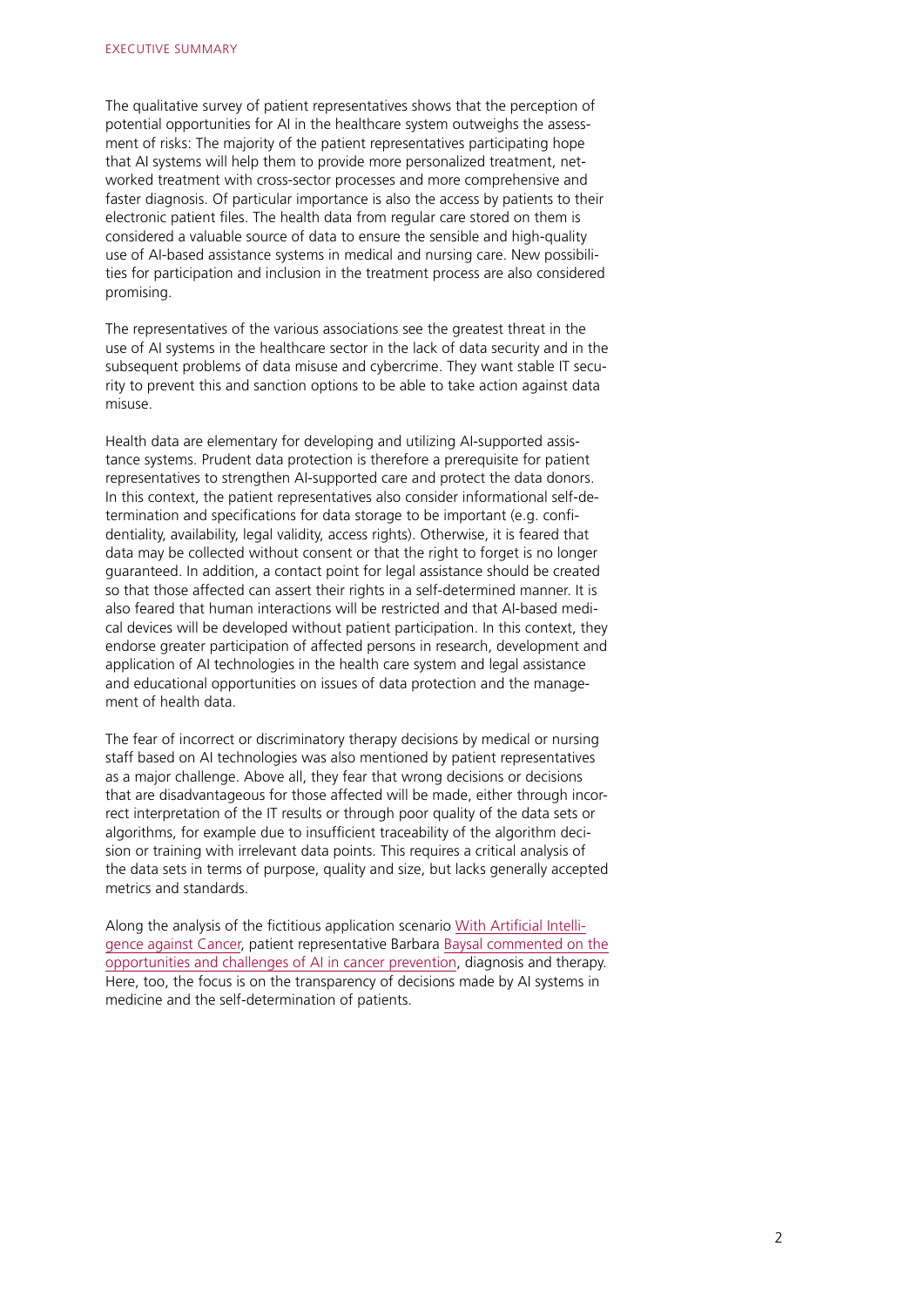**KI-ASSISTENZ- SYSTEM**

**It's 2024 and Anton Merk (65) has developed lung cancer. He is one of the first patients to be treated using a medical AI assistance system. In the future, all attending physicians will be able to use this technology – for screening, diagnosis, treatment and even follow-up care. Mr. Merk and other patients will therefore have a much greater chance of survival and recovery.**



#### **Screening**

Mr. Merk has an appointment with his family doctor. She has access to his digital **patient records**, which – as consented to by Mr. Merk – contain information about previous illnesses and other matters such as on his past work in a coal-fired power plant. The **AI-based assistance system**, which the doctor is using to access this data recommends a medical check-up by a lung specialist.

## **Diagnosis**

Mr. Merk goes to see a lung specialist, who performs a computerised tomography (CT) scan on his lungs. The **AI assistance system** also helps the lung specialist, this time in assessing the CT images. After the scan and further examinations in a lung clinic, the doctors have reached a diagnosis – he has lung cancer.

AI better meets the diverse treatment requirements: Today's lung cancer diagnosis focuses primarily on smoking as the main risk factor. With AI, we would have the **opportunity** to include many other factors such as asbestos or dust exposure in a more comprehensive risk assessment.

**Appropriate data storage:** It should be ensured that the data is stored in a sensible, appropriate and traceable manner. For example, a dentist does not need access to my lung findings.

**AI and reimbursement:** AI examination results must not be used against the patients. For example, it would not be justifiable if certain services were no longer reimbursed simply because an AI system did not recommend them. An AI system alone cannot decide whether a service is sufficient and appropriate. **Communication:** There is a danger that risk assessments of AI systems can be unsettling if they are passed on to affected persons unfiltered become. It is very important that medical personnel are psychologically trained so that they can communicate the results of AI systems in a patient-adequate manner.

**Improved diagnostics:** The great opportunity of presorting images by AI is that more tumors can be detected even with simple X-ray examinations. Through the more precise risk identification more people can participate in the CT examinations.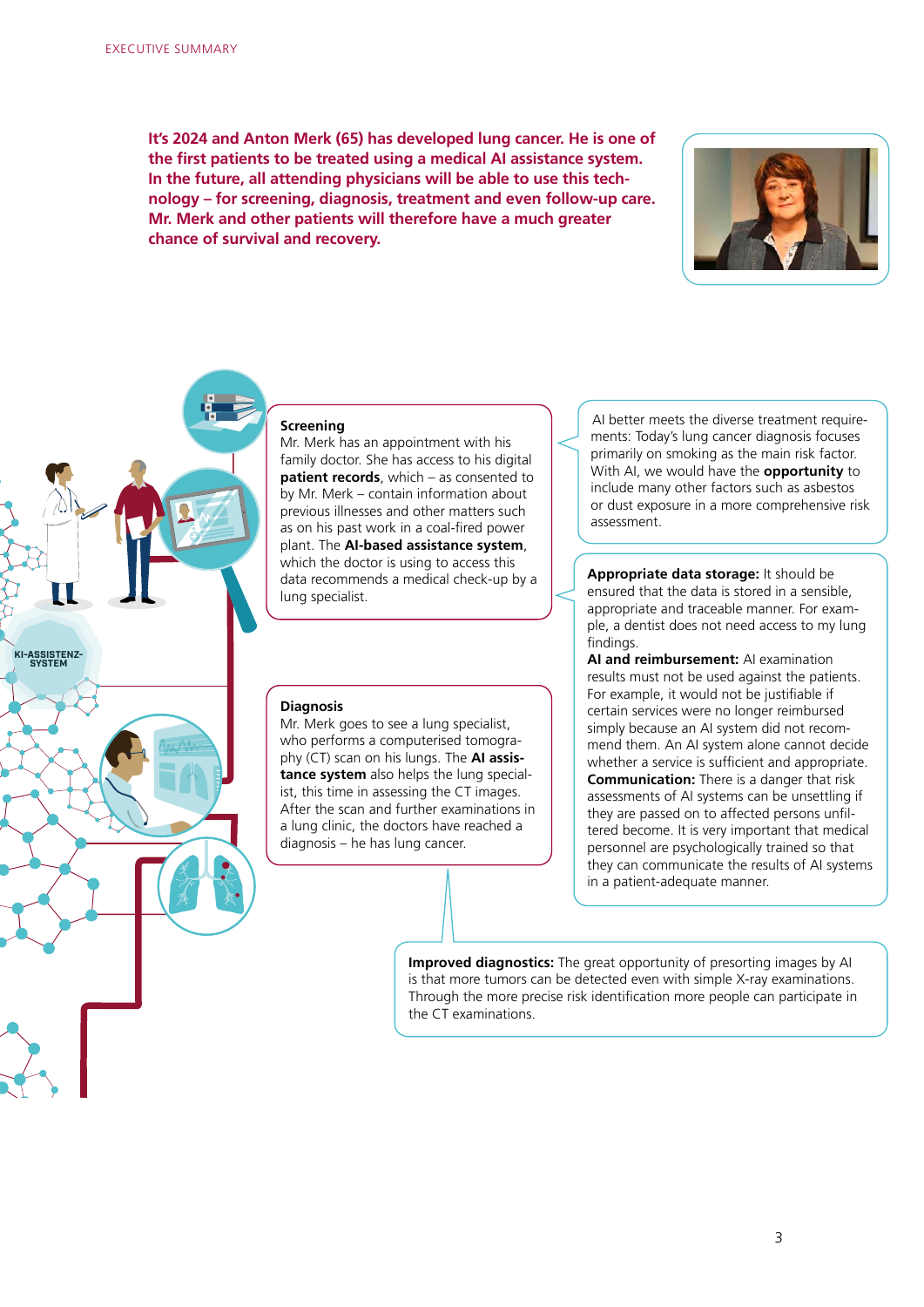

## **Treatment**

The **AI assistance** system reviews the findings and **recommends** surgery to remove the tumour. Lung specialists, oncologists, radiation therapists and surgeons set up for a consultation team – known as a tumour board – and recommend that Mr. Merk should undergo the operation. After the successful procedure Mr. Merk discusses with the lung specialist what medication he should take. The specialist consults the **AI assistance system**, which **predicts** how successful different **treatments** would be based on comprehensive guidelines, the genetic characteristics of the tumour and patient data from across the globe. Together, Mr. Merk and the specialist opt for the form of chemotherapy expected to strike the optimum balance between effectiveness and side effects.

**Sufficient data basis:** The benefit of AI assistance systems is crucially linked to the database. Only if the AI can use meaningful data, information will be generated that will benefit the tumour board.

## **Voluntary and protected data sharing**

The treatment is a success. The collected data of the last months flow into Mr. Merck's **digital patient file** and are dedicated to research made available in anonymized form. Then are his illness and the treatment completely documented and possible abnormalities in the future can be made available at an early recognize. In addition, he has given a **voluntary and protected data release** agreed: His pseudonymized data are thus also available to research and may open better chances for further lung cancer patients in the future. The servers, on which these data are stored in accordance with data protection regulations, are located in Germany.

**Sufficient database:** The release of pseudonymized data is not a one-way street. Patients should be informed regularly on request about the use, purpose and results of data evaluation.